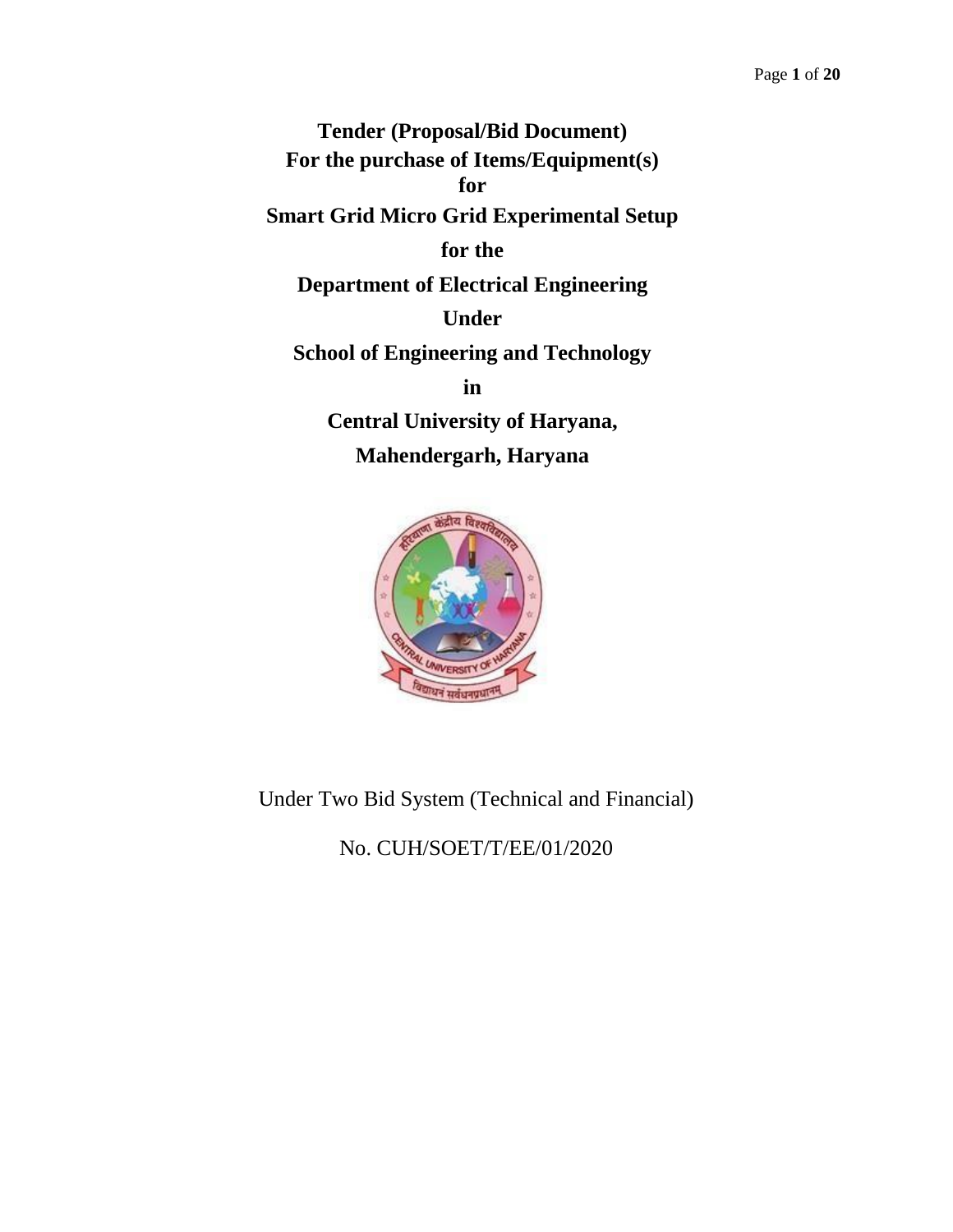# **Central University of Haryana** Mahendergarh, Haryana-123031

#### **No: CUH/SOET/EE/01/2020 Dated:**

#### **TENDER NOTICE**

Central University of Haryana (CUH) invites techno-financial proposals, for the items mentioned in the tender document, from reputed firms having expertise and experience in the relevant field. The interested parties /firm/OEM desirous of supplying, installing and integrating the **Smart Grid Micro Grid Experimental Setup** , may send their sealed offers addressed to the **Registrar, Central University of Haryana**, at the following address:-

> Assistant Registrar (E & GA) Academic Block No. 3 (Ground Floor) Central University of Haryana Jant Pali Villages Mahendergarh (Haryana) PIN-123031

Complete tender details are available on University website: [www.cuh.ac.in](http://www.cuh.ac.in/) or may be obtained in person from the office of the Registrar.

Last Date for submission of Tenders: **04/02/2020** up to 2PM Date of opening of Technical Bids: **05/02/2020** at 11AM Place of Opening the Tender Room No: 136 (Seminar Hall) in Teaching Block-III, CUH, Jant Pali- Mahendergarh.

The interested parties should carefully read the tender document and accordingly submit their bids

> **Registrar Central University of Haryana**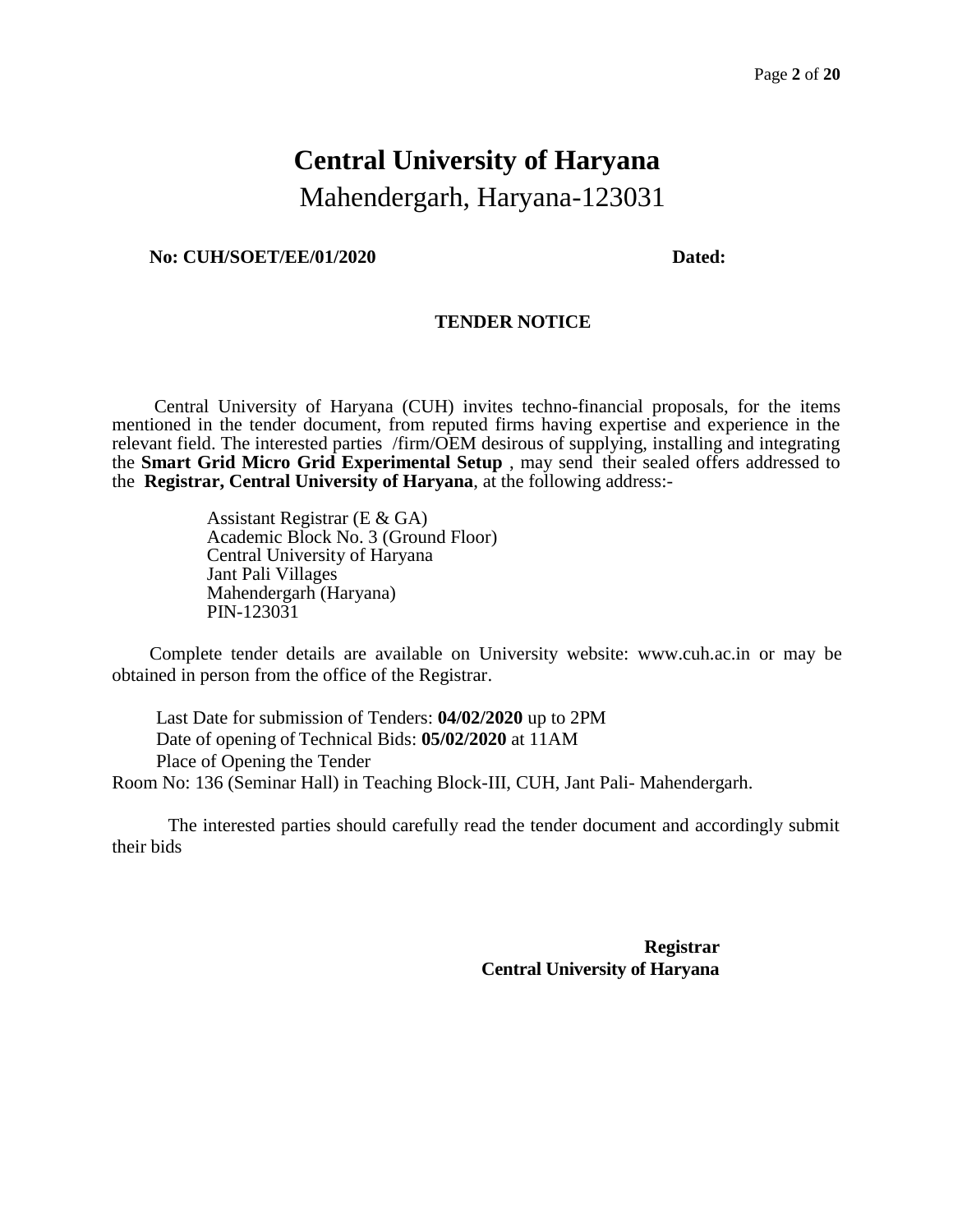| <b>SI</b>      | <b>Description</b>                                              | Yes /No | Page No | <b>Remarks if any</b> |
|----------------|-----------------------------------------------------------------|---------|---------|-----------------------|
| N <sub>0</sub> |                                                                 |         |         |                       |
| $\mathbf{1}$   | Whether Tender Fee paid?                                        |         |         |                       |
| $\overline{2}$ | Whether EMD / Tender Fees                                       |         |         |                       |
|                | attached?                                                       |         |         |                       |
| 3              | If EMD exempted, Valid                                          |         |         |                       |
|                | <b>Exemption Certificate</b>                                    |         |         |                       |
|                | attached?                                                       |         |         |                       |
| $\overline{4}$ | Whether Firm Registration                                       |         |         |                       |
|                | attached?                                                       |         |         |                       |
| 5              | Whether GSTIN certificate                                       |         |         |                       |
|                | attached                                                        |         |         |                       |
| 6              | Whether PAN attached?                                           |         |         |                       |
| $\overline{7}$ | Whether affidavit duly attested by                              |         |         |                       |
|                | the Oath                                                        |         |         |                       |
|                | Commissioner/Executive                                          |         |         |                       |
|                | Magistrate regarding non-black                                  |         |         |                       |
|                | listing of supplier attached?<br>Whether tender document along  |         |         |                       |
| 8              | with all Annexures (1 to 8) duly                                |         |         |                       |
|                | signed & stamped by the                                         |         |         |                       |
|                | authorized signatory attached?                                  |         |         |                       |
| 9              | Whether copy of Turnover and                                    |         |         |                       |
|                | ITR attached?                                                   |         |         |                       |
| 10             | Whether orders executed in last                                 |         |         |                       |
|                | three years attached?                                           |         |         |                       |
| 11             | Whether technical specifications                                |         |         |                       |
|                | of the quoted equipment                                         |         |         |                       |
|                | attached?<br>Whether catalog of the                             |         |         |                       |
| 12             | equipment attached?                                             |         |         |                       |
| 13             | In case of authorized                                           |         |         |                       |
|                | agent/distributor whether                                       |         |         |                       |
|                | certificate/authorization letter for                            |         |         |                       |
|                | the same issued by the                                          |         |         |                       |
|                | manufacturer attached?                                          |         |         |                       |
| 14             | Whether list of                                                 |         |         |                       |
|                | Institutes/Organizations where<br>the quoted model of equipment |         |         |                       |
|                | supplied by the tenderer in India                               |         |         |                       |
|                | is attached?                                                    |         |         |                       |
| 15             | In case of foreign suppliers                                    |         |         |                       |
|                | quoting directly, whether, the                                  |         |         |                       |
|                | name of Indian agent mentioned?                                 |         |         |                       |
| 16             | Whether past performance                                        |         |         |                       |
|                | certificate from reputed Client                                 |         |         |                       |
|                | such as IIT/NIT/Institutes of                                   |         |         |                       |
|                | National Importance has been                                    |         |         |                       |
|                | attached<br><b>NABL</b> certification /BIS                      |         |         |                       |
| 17             |                                                                 |         |         |                       |
|                | certification                                                   |         |         |                       |

**Check List for submission of documents:**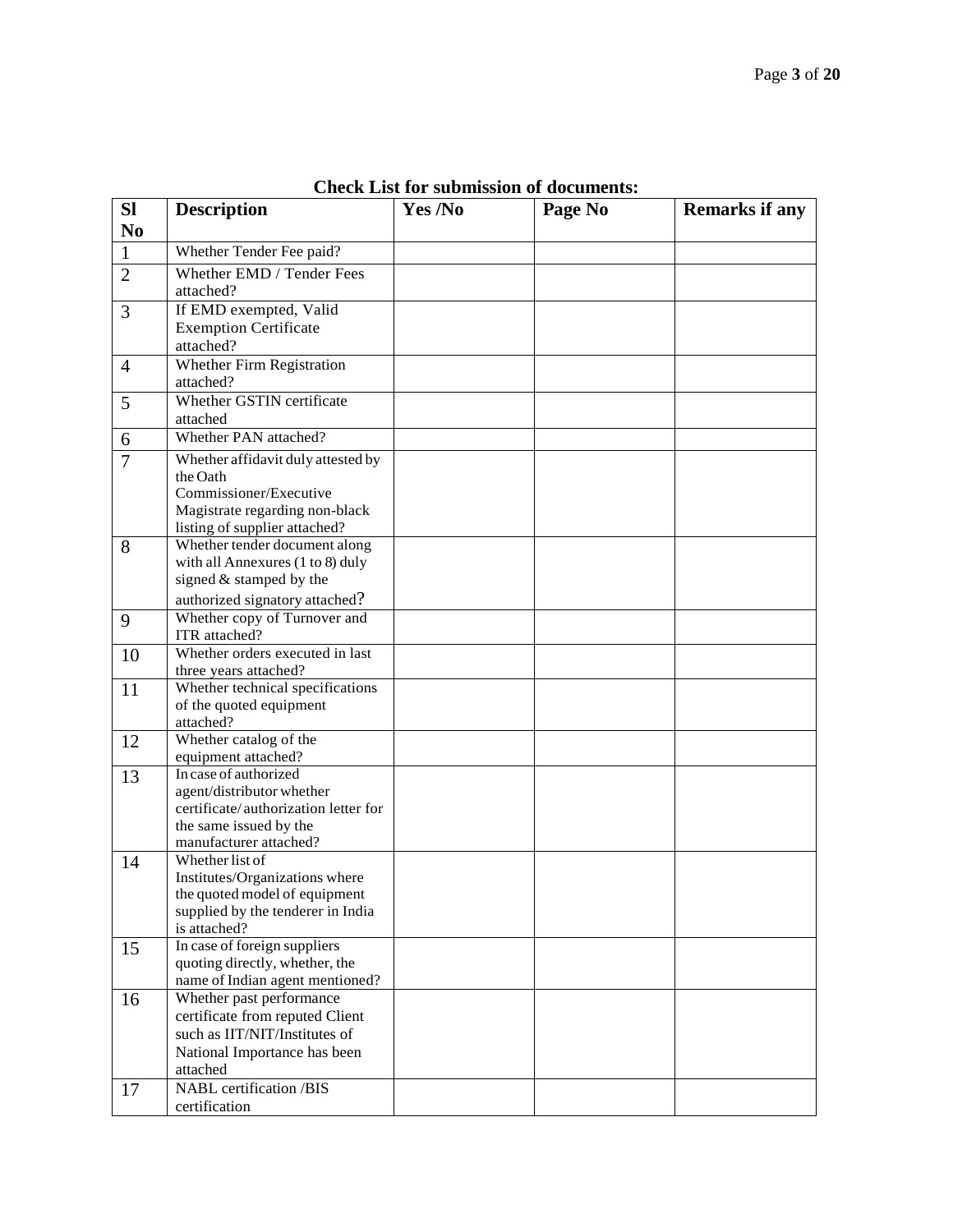| 18 | ISO and /or any other relevant    |  |  |
|----|-----------------------------------|--|--|
|    | certification                     |  |  |
| 19 | Any other certification or        |  |  |
|    | Manufacturing licence             |  |  |
|    | Whether a Certificate of          |  |  |
|    | supplying spare parts for 5 years |  |  |
|    | after warranty attached?          |  |  |
| 20 | Whether Self-certificate that the |  |  |
|    | firm has never been debarred or   |  |  |
|    | indicted in corruption case(s)    |  |  |
|    | attached?                         |  |  |
| 21 | Whether certificate that no       |  |  |
|    | complaint of poor performance     |  |  |
|    | have been received by the firm    |  |  |
|    | from suppliers attached?          |  |  |
| 22 | Whether drawing and calibration   |  |  |
|    | attached? Wherever necessary      |  |  |
| 23 | Have you been declared poor       |  |  |
|    | performer by any of the Govt;     |  |  |
|    | institution? Give undertaking     |  |  |
| 24 | Have Bio date of trainer data     |  |  |
|    | been attached                     |  |  |
| 25 | Any other General information     |  |  |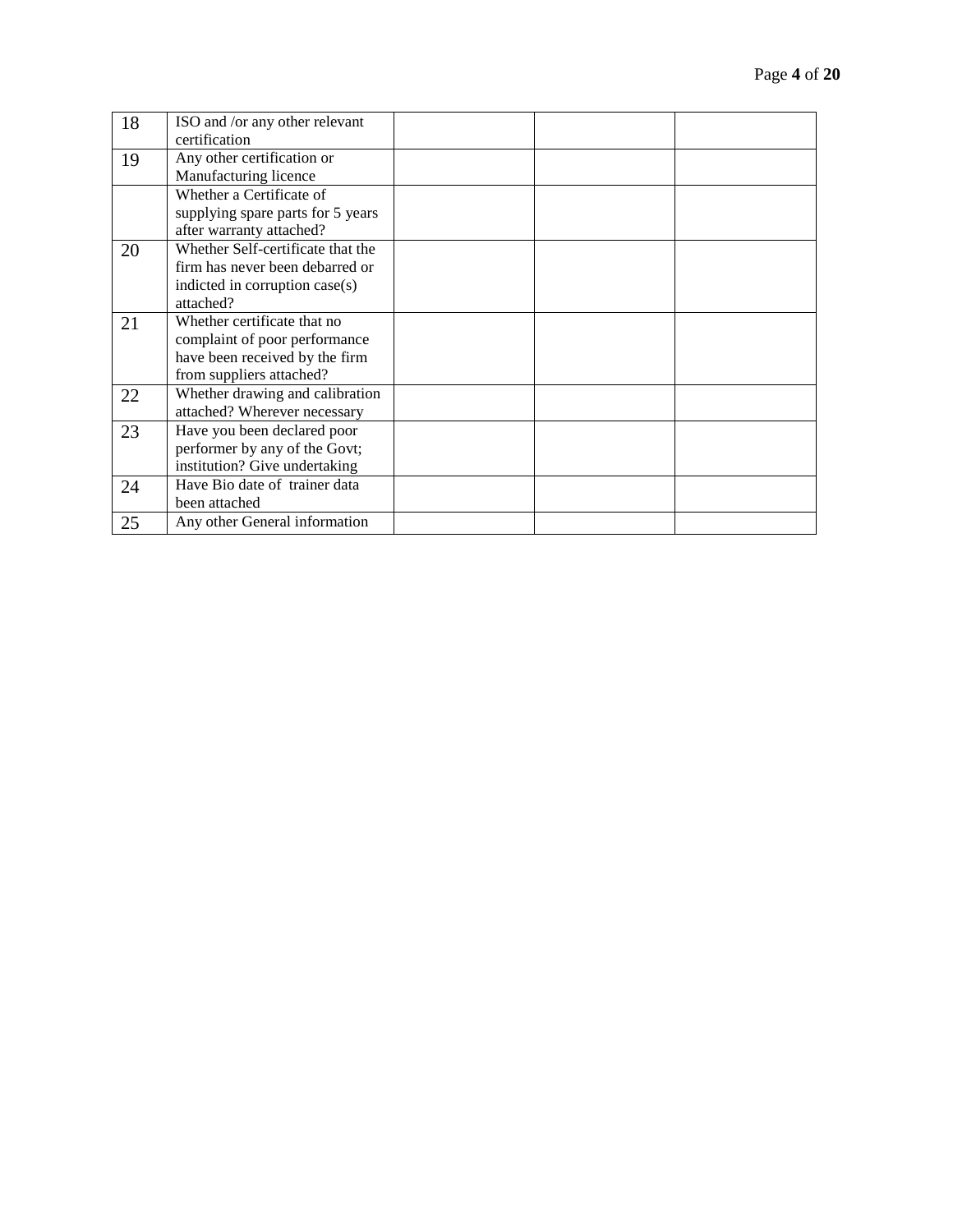# **1. Instructions to bidder**

Submission, Receipt, and Opening of Proposals

- a) The bidder shall read the instructions, technical specifications and the bid documents carefully before filing and submission of bidding documents.
- b) The bidder shall sign on each page of the bidding documents and assign serial number in integer value starting from one and submit the proposal/bid strictly as per the instructions.
- c) The original Technical and Financial Proposals/bids shall be prepared and submitted in separate sealed envelopes and both the envelopes should be kept in third envelope. The envelope should be super subscribed *"Tender for* **Smart Grid Micro Grid Experimental Setup** *for Electrical Engineering Labs under School of Engineering and Technology"*. The proposal/bid shall be sent by post so as to reach at the address mentioned on invitation to bid letter, on or before the due date and time (upto 2:00 pm), as specified in the tender notification or as per the corrigendum if issued any.
- d) Bids received late will not be accepted and the CUH will not be responsible for any delay due to whatever reasons.
- e) **Bid Processing Fee:** Each bidder shall pay the bid processing fee for Rs.  $1000 +18\%$  GST = Rs. 1180 in the form of *DD drawn in favour of Central University of Haryana, Payable at Mahendergarh*, Haryana.
- **f) Earnest Money Deposit (EMD):** Each bidder shall pay EMD of Rs 50000/- of the quoting value in the form of *Demand Draft drawn in favour of "Central University of Haryana, payable at Mahendergarh***.**
- **g)** Valid NSIC and MSE Certificates will be accepted for relaxation of EMD and tender fee. Presently EMD/Tender Fee exemptions and price preference are applicable to only Micro and Small Industries. In view of the above, if the vendor will claim for EMD/Tender Fee exemptions, the vendor should meet all the criterias for Micro and Small Industries. The vendor must have to submit the supporting documents like NSIC registration certificate, MSE registration certificate issued by competent government bodies to become eligible for the tender fee/EMD exemptions. The certificates of the vendor (NSIC/MSE) shall cover the items tendered to get EMD/Tender Fee exemptions. NSIC certificate shall be valid as on due date/extended due date of the tender. This is not applicable for non NSIC unit. Note – In case the bid is submitted as an Indian arm of a foreign bidder and the eligibility criteria conditions were met through foreign company, then the EMD exemption cannot be claimed under the MSME status of India arm/subsidiary. Thus a bidder who solely on its own, fulfills each eligibility criteria condition as per the tender terms and conditions and who are having MSE status, can claim EMD exemption/tender fee.
- **h) Technical Bid format:** The bidder shall confirm that the product quoted (by the bidder) shall be in conformance with the conditions/criteria as specified herein**.**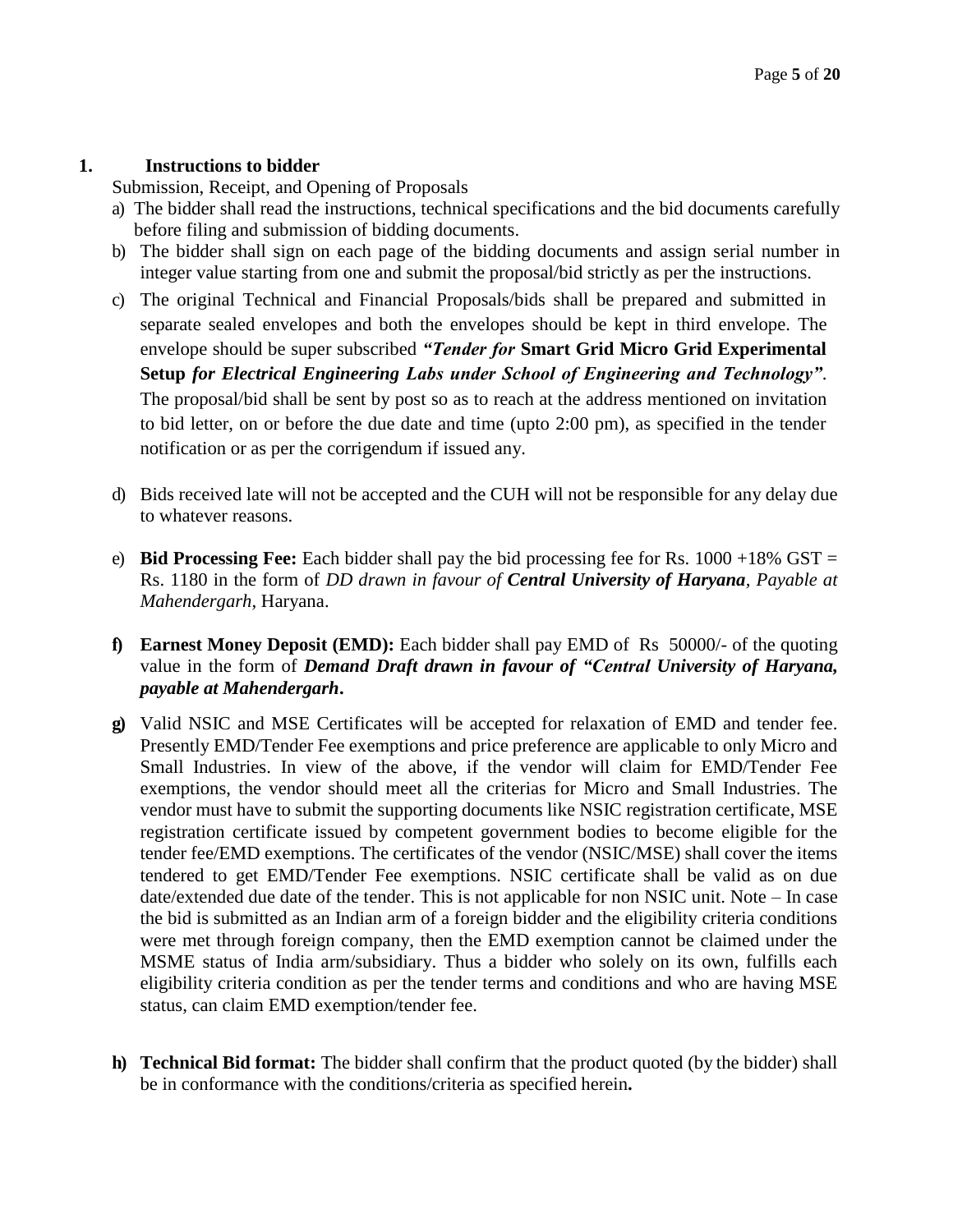- i) **Financial Bid Format:** Bidders shall quote items with inclusive prices (i.e. price inclusive of taxes and all other expenses) for delivery and installation.
- j) Successful Bidder has to provide irrecoverable Performance Bank Guarantee to the tune of 10% of the order value for the warranty period in the form of *Demand Draft/FDR/Banker's cheque drawn in favour of "Central University of Haryana, payable at Mahendergarh***.** The paying document of the performance Bank Guarantee should be valid till 60 days after the end of warranty/Guarantee period.
- k) **Payment Schedule**. 100% payment will be released on delivery, satisfactory installation, and integration and commissioning of said system as applicable to the procurement after deduction of taxes as applicable or as per the university norms.
- l) **Delivery Schedule:** The equipment(s)/good(s) are required to be supplied within 60 days (or mutually agreed time- period) on issue of the Purchase Order by the university. In case successful tenderer fails to complete the order in part or whole in the stipulated period of 60 days (or mutually agreed timeperiod) of a penalty @ 1% of the order value will be imposed per week subject to maximum penalty of 10% the order value. In case the delay is more than six weeks (after the expiry of the stipulated period) the purchase order may be cancelled and the EMD will be forfeited
- m) **Validity of quotation**: The quotation should be valid for 12 months (365 days) after the date of the opening of the bids.
- **n)** All the equipment's should have an onsite warranty for minimum three years. The warranty shall take effect from the date of successful installation of machine/item and handing over of the system to the user department satisfaction**.**
- o) The maintenance services, including spares parts shall be free of cost during the warranty/ guarantee period.
- p) The supplier shall provide assurance to give spare parts of the items/Goods at least for 10 years' time from the date of commissioning.
- **q)** The University reserves the right to place order or not to place order to finally selected vendor(s), depending upon the availability of the funds with the university at that point in time.
- **r)** The bidders are required to quote for all the items of the grid and the overall bidding will be accepted for grid as a whole, not on individual items.

# 2. **General Conditions of the contract**

- a) The Manufacturer/Bidder should not be associated or have been associated in the past, directly or indirectly, with a firm or any of its affiliates which have been engaged by the purchaser to provide consulting services for the preparation of the design, specification, and other documents to be used for the procurement of the goods to be required under this invitation of tender.
- b) Manufacturer/Bidder shall not be under any declaration of ineligibility for corrupt and fraudulent practices issued by any State Government/Government of India (GOI)/Union territory. The Manufacturer/Bidder should not be a defaulter of any financial institute or Bank and their assets should have never been put on auction for recovery of debts.
- c) The Manufacturer /Bidder should be in the business in India for more than 3 years as on 31- 12-2019. This should be supported by the certificate of registration issued under the companies act by a competent authority.
- d) The Manufacturer/Bidder who deal with machines/equipments for the laboratories should have executed/implemented work/purchase order for any Central Universities/IIT/NIT/IISc/IIIT/Research Organization and Institute of National importance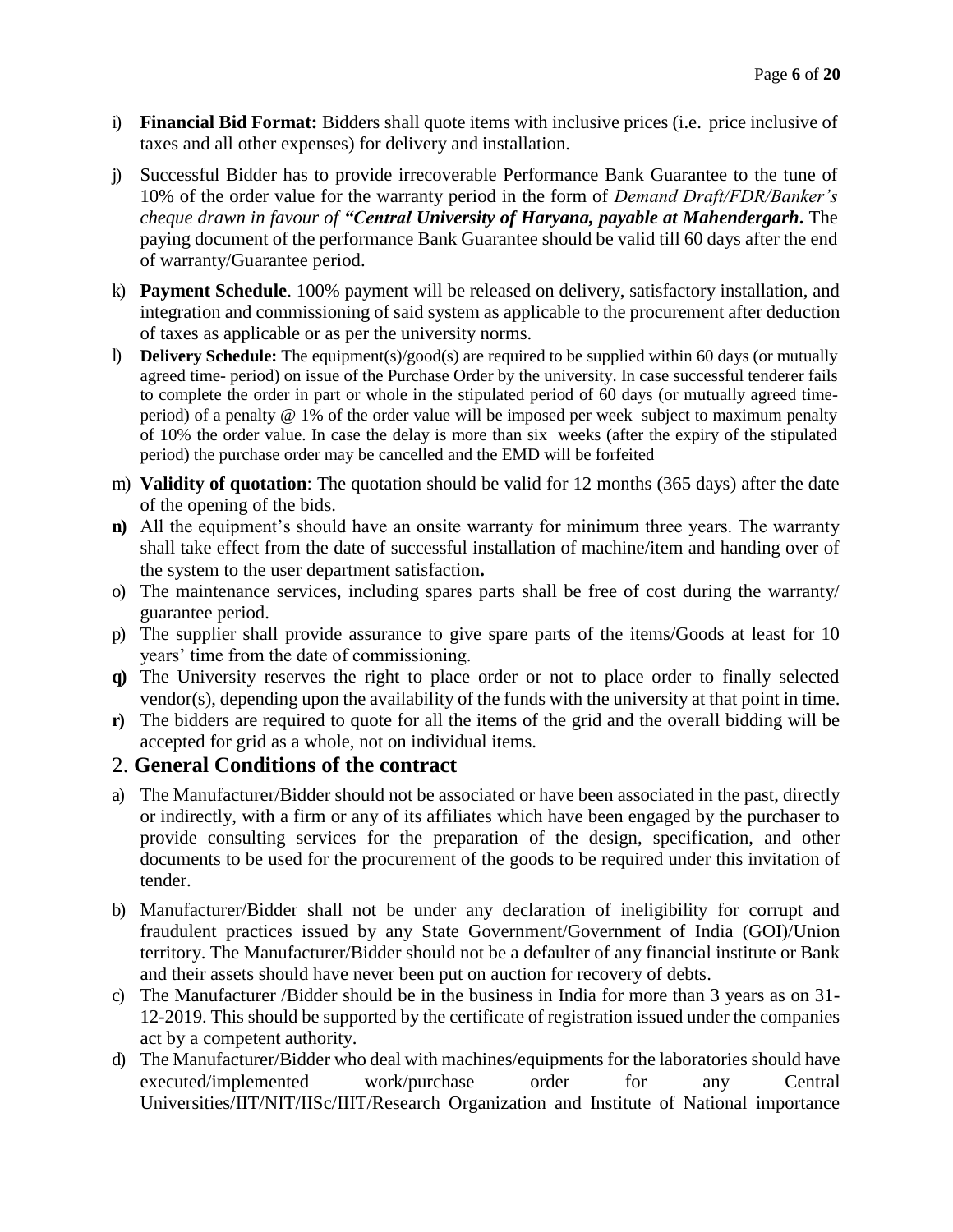should furnish the details as per Performa given in **Annexure-1.**

- e) Bidder should be having at least two orders minimum of Rs. 25 Lakhs or a single order of Rs. 50 Lakhs in last three years for similar items being supplied to any Central Universities/IIT/NIT/IISc/IIIT/Research Organization and Institute of National importance. The bidder should furnish the information supported by Purchase order or Work done certificates from the concerned department(s) OR Institution.
- f) The Manufacturer /Bidder should have the cumulative turnover of Rs. 2 Cr in last three financial year towards supply of machines/equipments for the relevant laboratories taken together or for individual items. They should furnish the details as per performa given in **Annexure-2**. This should be supported by audited balance sheet of the company for that particular year. Bidder should have experience to supply of atleast 60% similar items to different institutions as mentioned in (e) above.
- g) The Manufacturer/Bidder should submit catalogue with complete Technical details with Make and Model for technical evaluation purpose. Bids without Catalogue or with incomplete information are liable to be rejected.
- h) There should be no complaint against the Manufacturer/Bidder for poor performance of the equipment's supplied by any institute or customer. The self-certified certificate to be attached with bid in this regard on firms letter head.
- i) The Manufacturer / Bidder should submit copy of ITR of last three years.
- j) Installation, Demonstration and Testing of equipment is to be done by the supply firm in the presence of subject expert of the concerned Electrical lab of SOET.
- k) The University reserve the right to inspect manufacturing facility including Testing unit/R&D division of any or all of the technically responsive bidder before opening the financial bids. The opening of financial bids is/are subjected to satisfactory report by the inspection committee. The inspection committee is not liable to clarify regarding inspection report.
- l) The vendor should provide the satisfactory training to our technical staff after installation/commissioning. The trainer should be a permanent employee of the company with a minimum of 3 years' experience in demonstrating such equipments. The details about the training programs and a brief bio-data of the trainer should be submitted along with the technical bid.
- m) Original catalog (not a photocopy) of the quoted model duly signed by the principals must accompany the quotation. The model quoted should be highlighted in the catalog enclosed with the quotation. Merely copying the specifications in the quotation without any proof shall not make the parties eligible for consideration of the quotation.
- n) The CUH is reserves not to place the order for one or any of the item quoted in this tender even after finalization of tender without assigning any reason for not doing so.
- o) The Manufacturer should have certification which certify the quality of instrument as per the National/International Standard applicable to respective instruments and same to be provided along with bid documents.
- p) The Bidder should have Authorization certificate from Manufacturer for this ender with tender No. mentioned in it for Software License and other equipments, if required.
- q) The Manufacturer / Bidder should be ready for demonstration of the product quoted on short notice as per the tendered specifications.
- r) The Manufacturer / Bidder may quote any or all the products/items as per the Tender.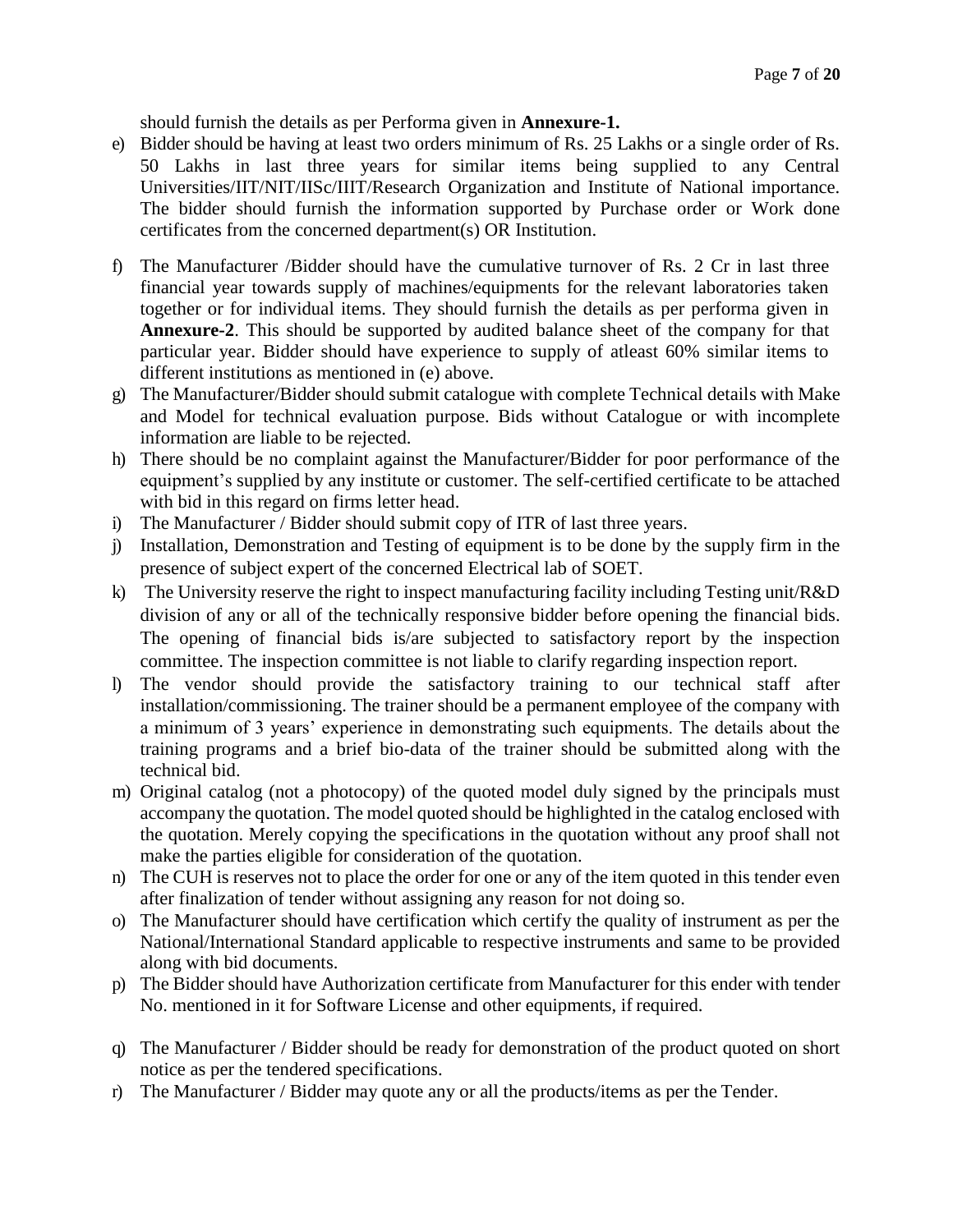- s) CUH is the final authority to judge the tender and has every power to accept or reject the same without assigning any reasons.
- t) Technically qualified bidders should demonstrate the machine/item functionality during the installation and training.
- u) The bidder should undertake to provide after sale-service whenever needed by the purchaser.
- v) CUH reserves the rights to accept/reject any offer in full or in part or accept any offer other than the lowest offer without assigning any reason thereof. Any offer containing incorrect and incomplete information shall be liable for rejection.
- w) Any effort by a supplier to influence CUH's tender evaluation, tender comparison or contract/order award decisions may result in the rejection of the supplier's tender and forfeiture of the supplier's EMD.
- x) After opening of bids, information relating to the examination, clarification, evaluation and comparisons of bids and recommendations concerning the award of contract shall not be disclosed to bidders or other persons not officially concerned with such process.
- **y)** Technical bid should include the details as per performa given in **Annexure-2**
- z) Financial bid should include the details as per performa given in- **Annexure-**5
- **aa)** Acceptance letter by bidder -**Annexure -6**
- **bb)** Warranty certificate-**Annexure- 7**
- **cc)** Undertaking of support from OEM **–Annexure 8**

# **3. Special conditions of the tender**

(*To be returned by Tenderer along with the Tender duly signed)* 

a) **GENERAL**: Tenderer, who are Indian Agents of OEMs, should furnish a clear declaratio n

as follows: We declare that I am/we are Accredited Agents of the suppliers aboard. DGS&D enlistment certificate needs to be attached (applicable only for the Indian Agents  $\lambda$ 

b) **DEVIATION FROM SPECIFICATIONS**: It is in the interest of the tenderer to study the specifications in the tender schedule thoroughly before quoting so that, if the tenderer makes any deviations, the same are prominently brought out in the body of the tender. If you need to add any optional items

our system in order to meet our specifications, you are requested to quote for the total incl uding the option required to suit our requirements.

Otherwise, your tender will not be considered at all.

- c) The bidder shall submit the following :
	- i. Complete address of the dealing person along with all the details such as mobile no, email id, and correspondence address.

Address of the OEM's Banker and their swift code.

Name and designation of the person whose name the purchase order to be placed.

- ii. Bidder shall also give the certificate that the goods for which bidding is done in this tender are of good quality and produced as per the industry specifications and best workmanship.
- iii. Jurisdiction –All the question, dispute, or differences arising under or out of or in connection with this contract, the Jurisdiction will be Narnaul (Mahendergarh). Acceptance to this affect shall be signed by the bidder at the time of bidding.
- iv. The bidder shall provide the Acknowledgement that they have gone through the whole tender documents and have thoroughly understood all the conditions, provisions, specifications and we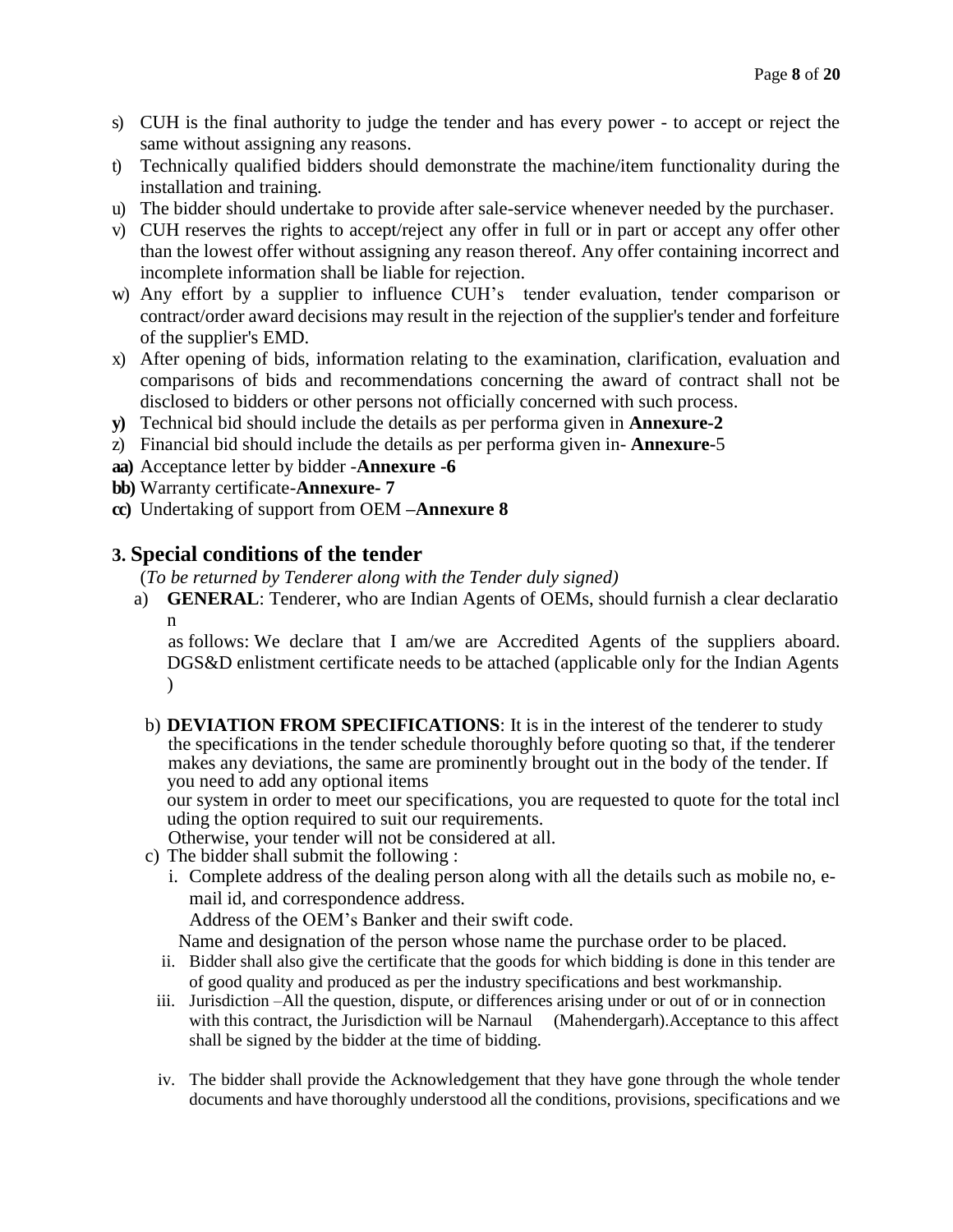abide by all the conditions and have understood that violation or concealment any information essential will be liable for penal action from the university and may even result in cancellation of bid and/or forfeiting of EMD.

v. The bidder shall give the certificate that they will supply the spare parts as an when required by the university during the warranty, AMC and post AMC period for at least seven years after the warranty is over.

## **4. Schedule of requirement**

Within 60 days of placing of purchase order by the university or the period as decided mutually by the CUH and supplier.

# *5. SPECIFICATIONS*

| S.N<br>0.      | <b>Equipment Details</b>                                                                                                                                                                                                                                                                                                                                                                                                                                                                                                                                                                                                                                                                                                                                                                               | Quan<br>tity<br>(Nos) |
|----------------|--------------------------------------------------------------------------------------------------------------------------------------------------------------------------------------------------------------------------------------------------------------------------------------------------------------------------------------------------------------------------------------------------------------------------------------------------------------------------------------------------------------------------------------------------------------------------------------------------------------------------------------------------------------------------------------------------------------------------------------------------------------------------------------------------------|-----------------------|
| $\mathbf{1}$   | Main Frame- To House all the Modules and peripherals                                                                                                                                                                                                                                                                                                                                                                                                                                                                                                                                                                                                                                                                                                                                                   | 1                     |
| $\overline{2}$ | <b>1KW Solar PV Module with Stand:-</b> (Approved by MNRI), Temperature -40 to<br>90°C,Poly Crystalline silicon cell ,VOC of each Module 21Volt, Voc of 1KW set up<br>210 Volts                                                                                                                                                                                                                                                                                                                                                                                                                                                                                                                                                                                                                        | 1                     |
| 3              | 1 KW Wind Turbine with tower- (Three Blades, Nominal Voltage 48V, Power Max-<br>1000watt, Start wind speed 2m/, Rated wind speed 13-15 m/s , Rated Revolution 450-<br>500 RPM, Security wind speed 50-60 m/Generator 3 Phase ,permanent Magnet<br>Synchronous                                                                                                                                                                                                                                                                                                                                                                                                                                                                                                                                          |                       |
| $\overline{4}$ | 2 kw DC-DC Buck-Boost Converter<br>Microcontroller based Buck-Boost with MPPT algorithm<br>Switching device IGBT I/P voltage range : 120V DC-210V DC O/P voltag<br>range: 380V DC / 3A<br>All the I/P $\&$ O/P are sensed through isolated sensors<br>4Nos of ADC feedback provided to sense (I/P Voltage of Solar, I/P Current of<br>Solar O/P Voltage & Current of Converter) Proper termination provided for input<br>& output with MCB protection.<br>4 keys provided to select the type of control program.<br>20x4 LCD displays all the I/P / O/P data<br>Over current, over voltage & temperature protection.<br>34pin FRC & 26 pin FRC provided for external controller interface.<br>dv/dt protection is available for IGBT (Snubber Circuit)<br>One RS232 port provided to Interface with PC |                       |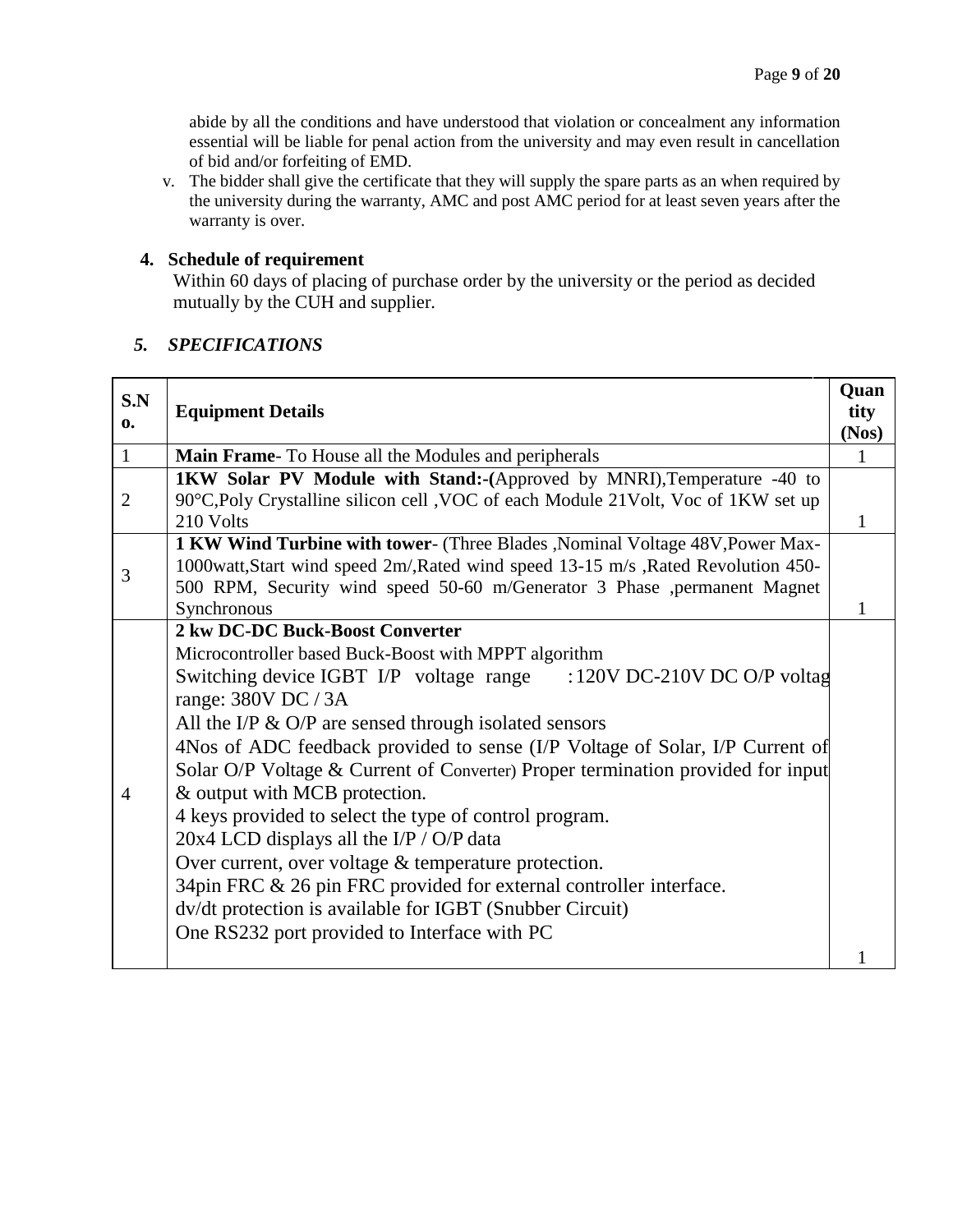|        | 120V Battery Bank - 12V/100AH (10Nos connected in series)                                                                         |   |
|--------|-----------------------------------------------------------------------------------------------------------------------------------|---|
|        | 12V / 100AH - 10Nos connected in series.                                                                                          |   |
|        | 120 volt output to the Inverter.                                                                                                  |   |
| 5      | Ammeter, Voltmeter, MCB provided in the stand.                                                                                    |   |
|        | Maintenance free battery.                                                                                                         |   |
|        | Battery Stand with wheel arrangement.                                                                                             |   |
|        |                                                                                                                                   | 1 |
|        | 2KW Bi-Directional DC-DC Buck-Boost Converter                                                                                     |   |
|        | 2 Nos of High Speed IGB                                                                                                           |   |
|        | 2 Nos of Isolated High Speed Driver circuits<br>2 Nos of Current Sensor for sensing the input and output current of the converter |   |
|        | 2 Nos of Voltage Sensor for sensing the input and output voltage of the converter In Boost                                        |   |
|        | mode I/P is 120V and O/P is 380V DC                                                                                               |   |
|        | In Buck mode I/P is 380V and O/P is 120V DC                                                                                       |   |
| 6      | Power Rating is 2000Watts                                                                                                         |   |
|        | dv/dt protection is available for all IGBT (Snubber Circuit)                                                                      |   |
|        | 20x4 Alpha Numeric LCD display                                                                                                    |   |
|        | One USB provided to Interface PC                                                                                                  |   |
|        | Test points provided in control section for wave form measurement in CRO                                                          |   |
|        |                                                                                                                                   |   |
|        |                                                                                                                                   | 1 |
|        | 2KW 3Φ Inverters-<br>Microcontroller based DC - DC Bi-Directional Controller                                                      |   |
|        | 2 Nos of High Speed IGBT                                                                                                          |   |
|        | 2 Nos of Isolated High Speed Driver circuits                                                                                      |   |
|        | 2 Nos of Current Sensor for sensing the input and output current of the converter                                                 |   |
|        | 2 Nos of Voltage Sensor for sensing the input and output voltage of the converter                                                 |   |
|        | In Boost mode I/P is 120V and O/P is 380V DC                                                                                      |   |
| $\tau$ | In Buck mode I/P is 380V and O/P is 120V DC                                                                                       |   |
|        | Power Rating is 2000Watts                                                                                                         |   |
|        | dv/dt protection is available for all IGBT (Snubber Circuit)                                                                      |   |
|        | 20x4 Alpha Numeric LCD display                                                                                                    |   |
|        | One USB provided to Interface PC                                                                                                  |   |
|        | Test points provided in control section for wave form measurement in CRO                                                          |   |
|        |                                                                                                                                   |   |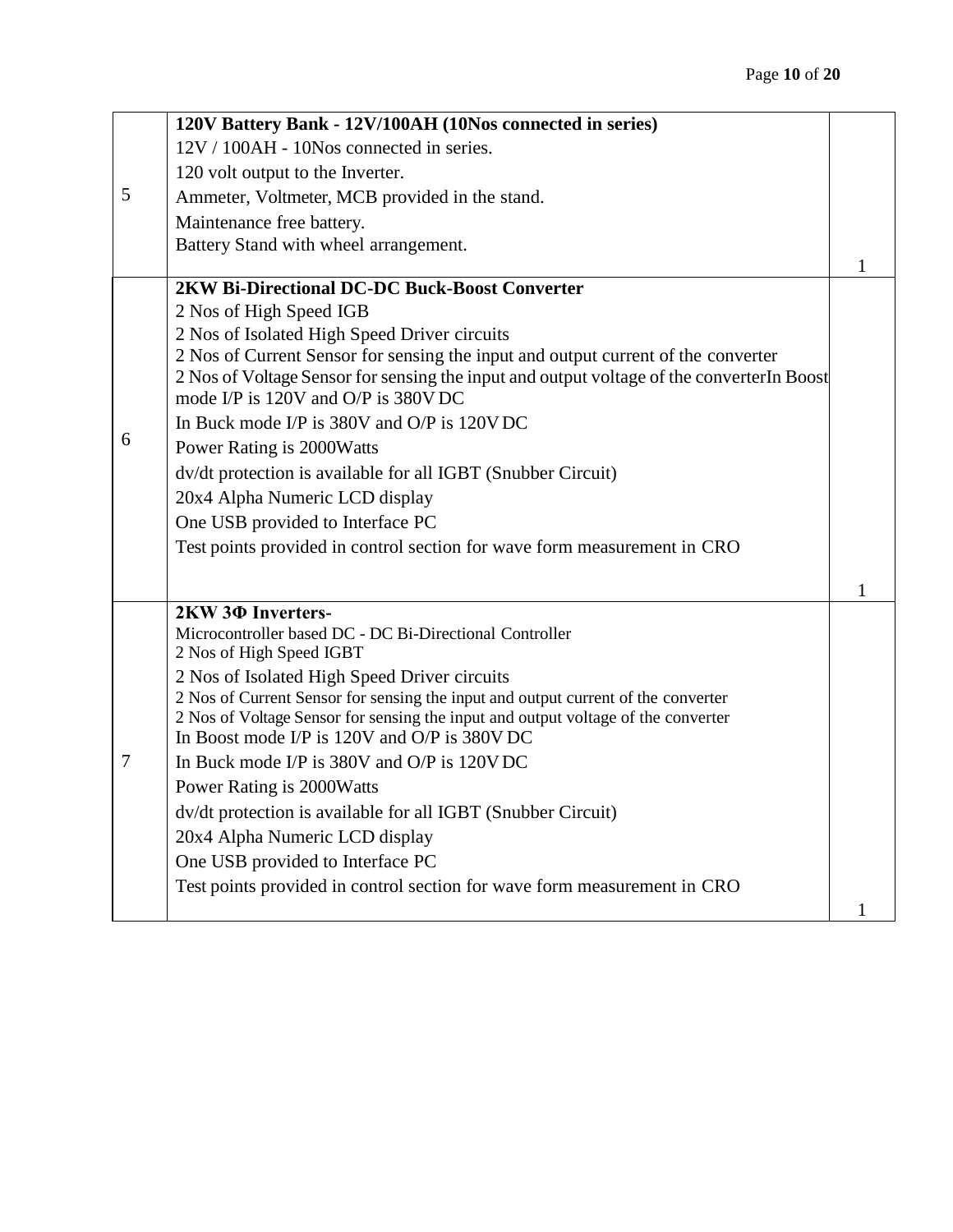|   | <b>Controller for inverter</b>                                                                                                                                                                                                    |  |
|---|-----------------------------------------------------------------------------------------------------------------------------------------------------------------------------------------------------------------------------------|--|
|   | Cyclone IV FPGA Device used - EP4CE30F484                                                                                                                                                                                         |  |
|   | 28848 Logic Elements                                                                                                                                                                                                              |  |
|   | 594 K bits Embedded Memory                                                                                                                                                                                                        |  |
|   | 66 Nos of 18 x 18 Embedded Multipliers                                                                                                                                                                                            |  |
|   | 4 Nos of General purpose PLL                                                                                                                                                                                                      |  |
|   | 20 Nos of Global clock Networks                                                                                                                                                                                                   |  |
|   | 8 User I/O Banks                                                                                                                                                                                                                  |  |
|   | 328 User I/O lines and 124 LVDS lines                                                                                                                                                                                             |  |
|   | 16MB of Flash Memory to configure the FPGA while at power OFF & Reset condition                                                                                                                                                   |  |
|   | On-Board Isolated USB-Blaster used to configure the flash memory & FPGA device                                                                                                                                                    |  |
|   | Bipolar input ADC, Resolution : 12 bit, No of ADC : 4, No of Channel : 16                                                                                                                                                         |  |
|   | Simultaneous sampling: 8, Sampling Rate: 1Msps                                                                                                                                                                                    |  |
|   | Input Range : $+/-$ 5V or $+/-$ 10V(programmable)                                                                                                                                                                                 |  |
|   | Inputs are buffered with OPAMP and protected with TVS diode                                                                                                                                                                       |  |
|   | ADC inputs are terminated in 26pin FRC connector for easy interface                                                                                                                                                               |  |
|   | <b>Bipolar output DAC</b>                                                                                                                                                                                                         |  |
|   | Resolution : 12 bit, 30MHz Operation, No of Channel : 4, Settling time : 10us                                                                                                                                                     |  |
|   | Simultaneous data updating for all DACs, One 20 x 4 LCD display                                                                                                                                                                   |  |
| 8 | On-Board Isolated UART communication used to communicate with PC via USB                                                                                                                                                          |  |
|   | Totally 100PWM signals excluding other on board peripherals                                                                                                                                                                       |  |
|   | 34pin header for IPM interface                                                                                                                                                                                                    |  |
|   | 16 PWM outputs at 5V level using level converter and protection using TVS diode                                                                                                                                                   |  |
|   | 8 capture inputs / Quadrature encoder interface are protected with TVS diode                                                                                                                                                      |  |
|   | PWM outputs and capture inputs are terminated in 34 pin FRC for easy interface 84<br>PWM outputs at 5V level using level converter and protection using TVS diode and<br>terminated in two 50pin FRC connector for easy interface |  |
|   | 20MHz onboard oscillator                                                                                                                                                                                                          |  |
|   | JTAG header for external configuration                                                                                                                                                                                            |  |
|   | 2 limit switches are provided for General purpose usage in the software Factory config                                                                                                                                            |  |
|   | ured as Increment, Decrement switches)                                                                                                                                                                                            |  |
|   | 8 Nos of User LEDs<br>8 Nos of Slide switches for user                                                                                                                                                                            |  |
|   | 4 Nos of Push button switches for user                                                                                                                                                                                            |  |
|   | On board Isolated USB interface with TMC protocol for Data acquisition (compatible                                                                                                                                                |  |
|   | with VEEPRO/ LABVIEW)                                                                                                                                                                                                             |  |
|   | 3 Nos of 20pin header with extra user I/Os at 3.3V level and protected using TVS diode                                                                                                                                            |  |
|   |                                                                                                                                                                                                                                   |  |
|   |                                                                                                                                                                                                                                   |  |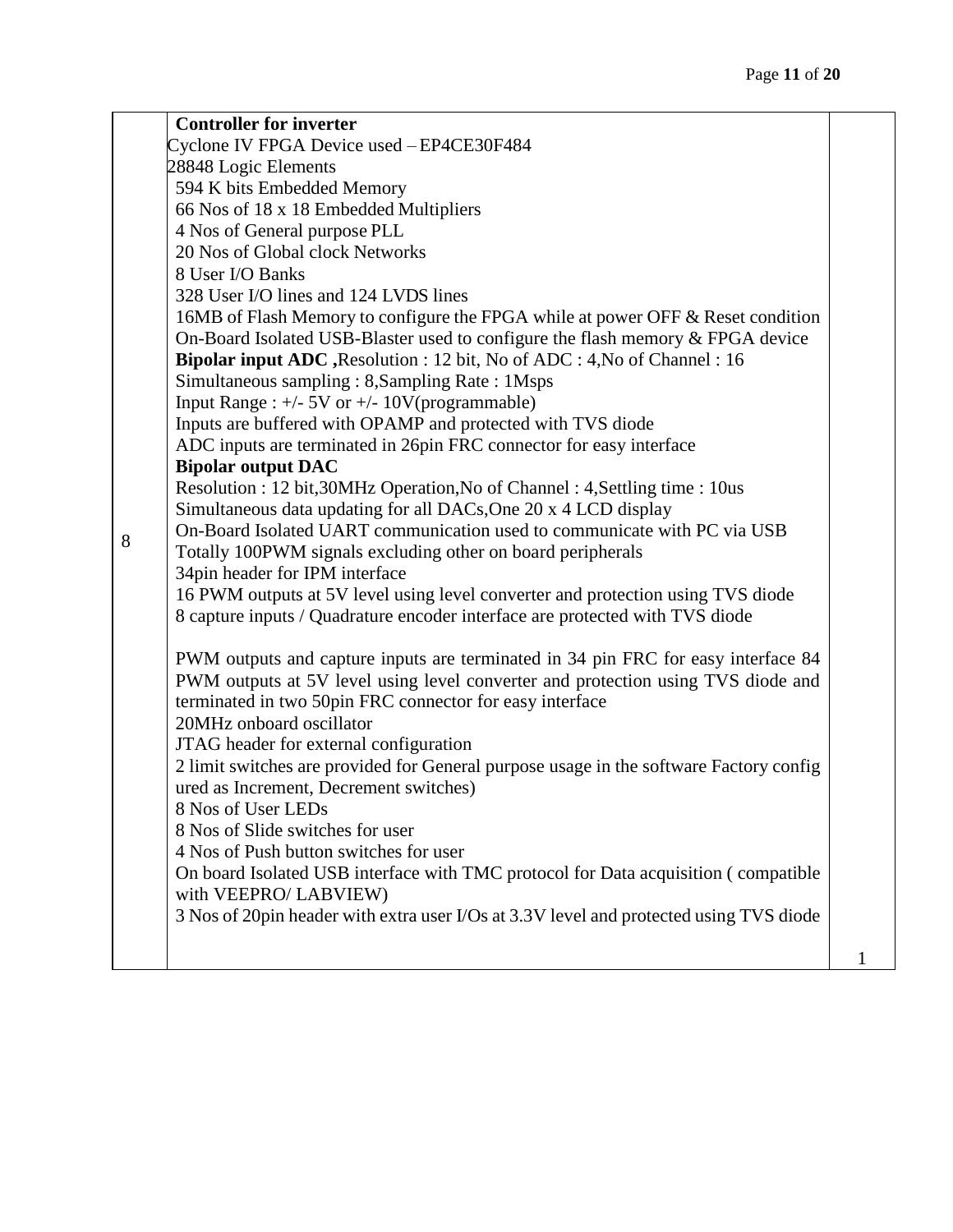|    | <b>Microcontroller Based Protection Relays</b>                             |              |
|----|----------------------------------------------------------------------------|--------------|
|    | Micro Controller Based Over Current Relay                                  |              |
|    | Micro Controller Based Over voltage / Under                                |              |
| 9  | Voltage RelayMicro Controller Based over                                   |              |
|    | current relay                                                              |              |
|    | Under Frequency Relay, Micro Controller Based Earth Fault Relay            |              |
|    | <b>Synchronizing Panel</b>                                                 |              |
|    | It synchronizes inverter output and grid input. It sense inverter voltage, |              |
|    | phase and frequency as well as grid voltage, grid phase and frequency.     |              |
|    | 16 bit microcontroller provided to measure current & voltages and          |              |
|    | controlling all operation.                                                 |              |
|    | $20x4$ LCD Display to display voltages phase $\&$ frequency.               |              |
|    | Front panel have two 3pole MCB to switch ON/OFF the grid and               |              |
| 10 | inverter voltage inputs.                                                   |              |
|    | One contactor provides to automatic synchronizing grid and inverter        |              |
|    | Contactor current rating: 16 A/4 pole                                      |              |
|    | 6 voltage signal Conditioner provided to measure the voltages              |              |
|    | 6No's of ZCD provided to sense the frequency as well as phase              |              |
|    | Input and output terminated at proper terminals                            |              |
|    |                                                                            |              |
|    | Three Phase RL Load (2KW)                                                  |              |
|    | Three Phase Inductive Load                                                 |              |
| 11 | 120mH, 4Amp rating - 3Nos With 0, 12,24,36,60,90,108, 120mH tapping        |              |
|    | Iron core type                                                             |              |
|    | Banana connector provided for all inputs                                   |              |
|    |                                                                            | $\mathbf{1}$ |
|    | Total                                                                      |              |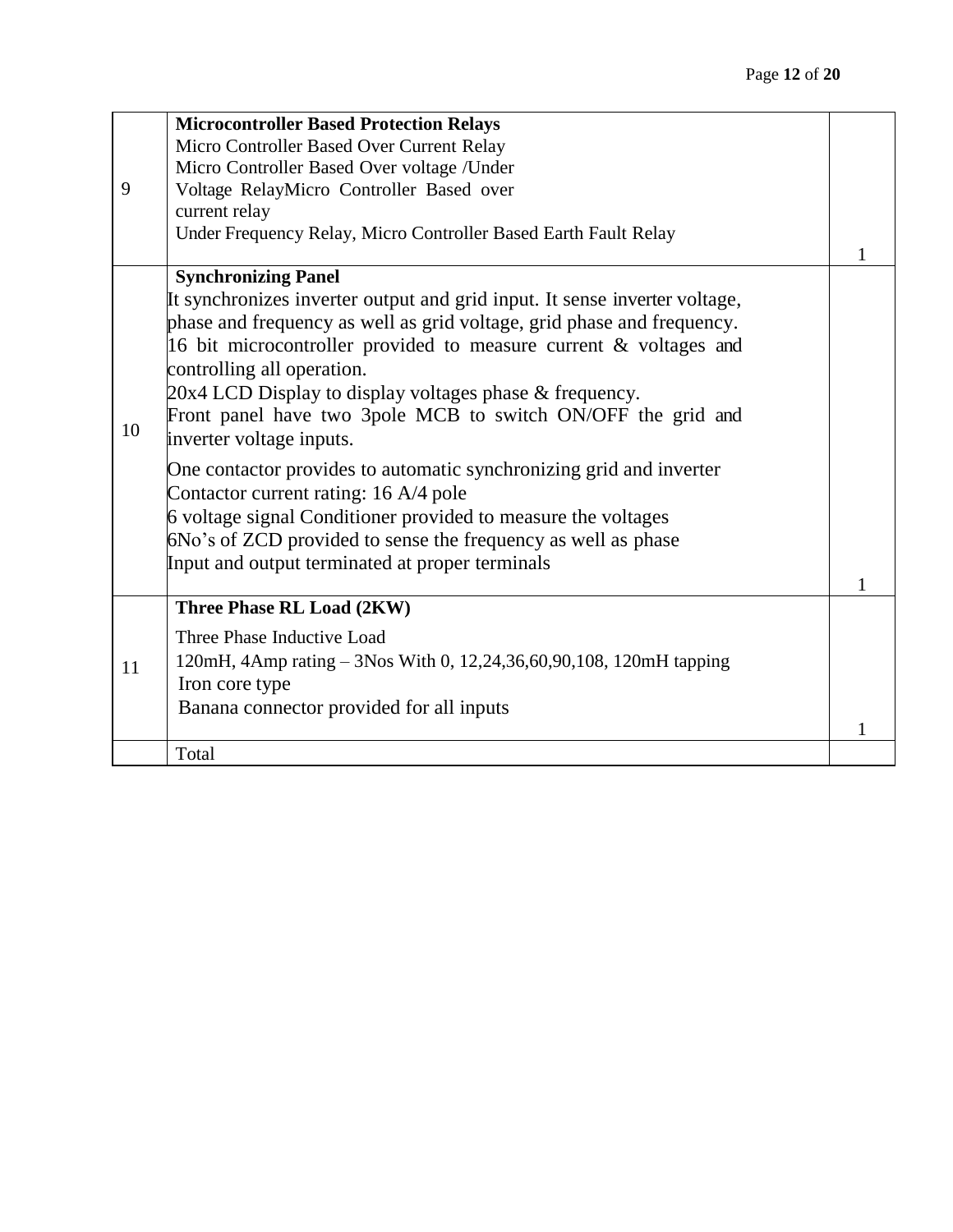# 6. Annexure (1-8)

#### Annexure 1

# **PROFORMA FOR PAST PERFORMANCE**

Tender No…………………….Date of Opening………............. Time ......................hours

| S <sub>1</sub><br>N <sub>0</sub> | Orders placed by (Full   Order No.<br>address of Purchaser) | and Date | Description<br>and              | Value of Date of completion of Remarks<br>Order in $\text{Rs}$ delivery as per | if any |
|----------------------------------|-------------------------------------------------------------|----------|---------------------------------|--------------------------------------------------------------------------------|--------|
|                                  |                                                             |          | Quantity of<br>ordered<br>items | contract/actual                                                                |        |
|                                  | $\mathfrak{D}$                                              | 3        |                                 | 6                                                                              |        |
|                                  |                                                             |          |                                 |                                                                                |        |
|                                  |                                                             |          |                                 |                                                                                |        |
|                                  |                                                             |          |                                 |                                                                                |        |
|                                  |                                                             |          |                                 |                                                                                |        |
|                                  |                                                             |          |                                 |                                                                                |        |
|                                  |                                                             |          |                                 |                                                                                |        |

Authorized signatory

Name of the Firm: ……………………………………………………………

Signature and Seal of the Tenderer: …………………………………………………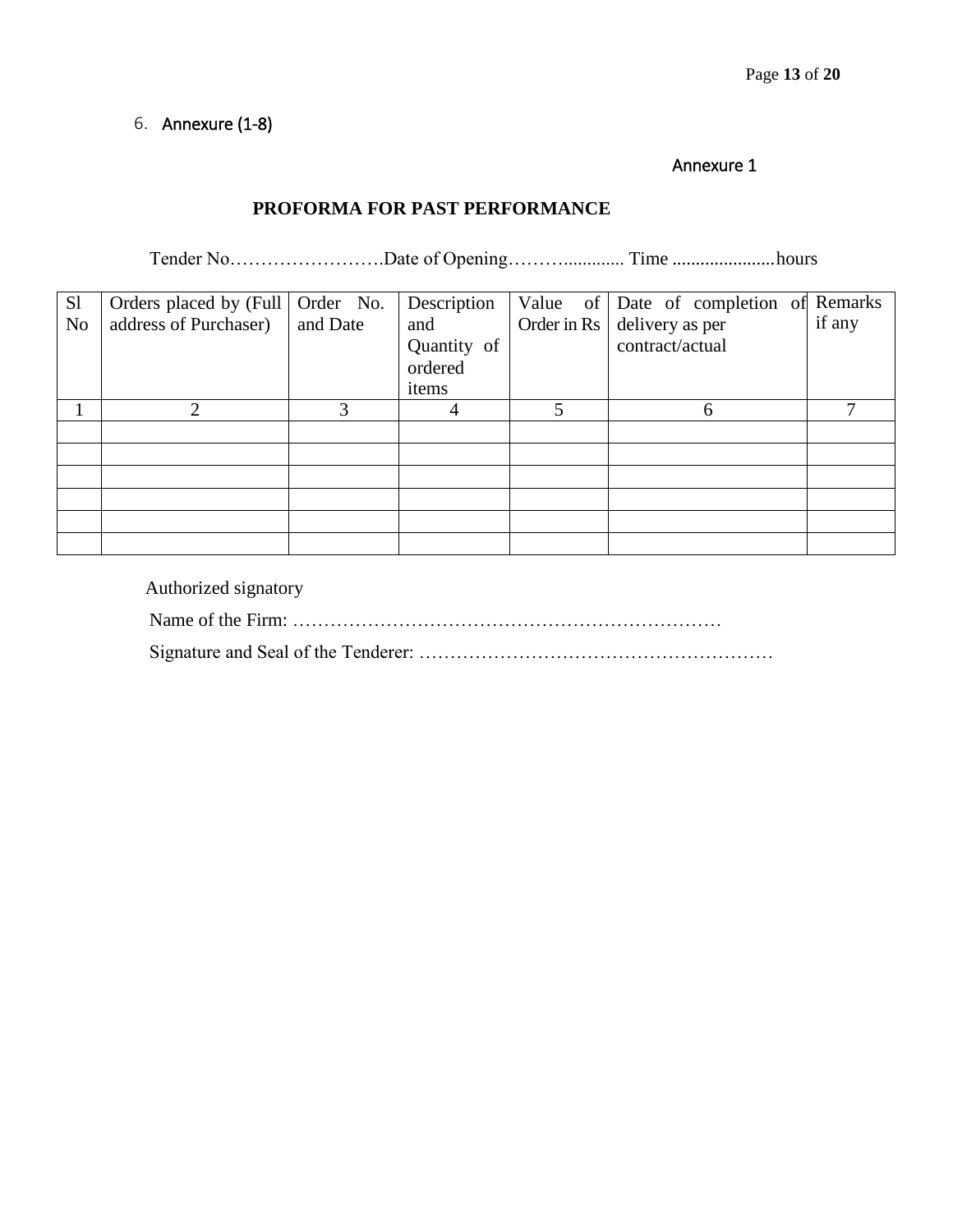The bidder should fill in the below format to be submitted in Technical Bid

| S.             | <b>Brief</b> | Quantity to be | Delivery and   | Warranty | in AMC ins years |
|----------------|--------------|----------------|----------------|----------|------------------|
| N <sub>o</sub> | Description  | Supplied       | installation   | years    |                  |
|                | Equipment's  |                | period in days |          |                  |
|                |              |                | from date of   |          |                  |
|                |              |                | issue<br>ОT    |          |                  |
|                |              |                | purchase order |          |                  |
|                |              |                |                |          |                  |
|                |              |                |                |          |                  |

Authorized signatory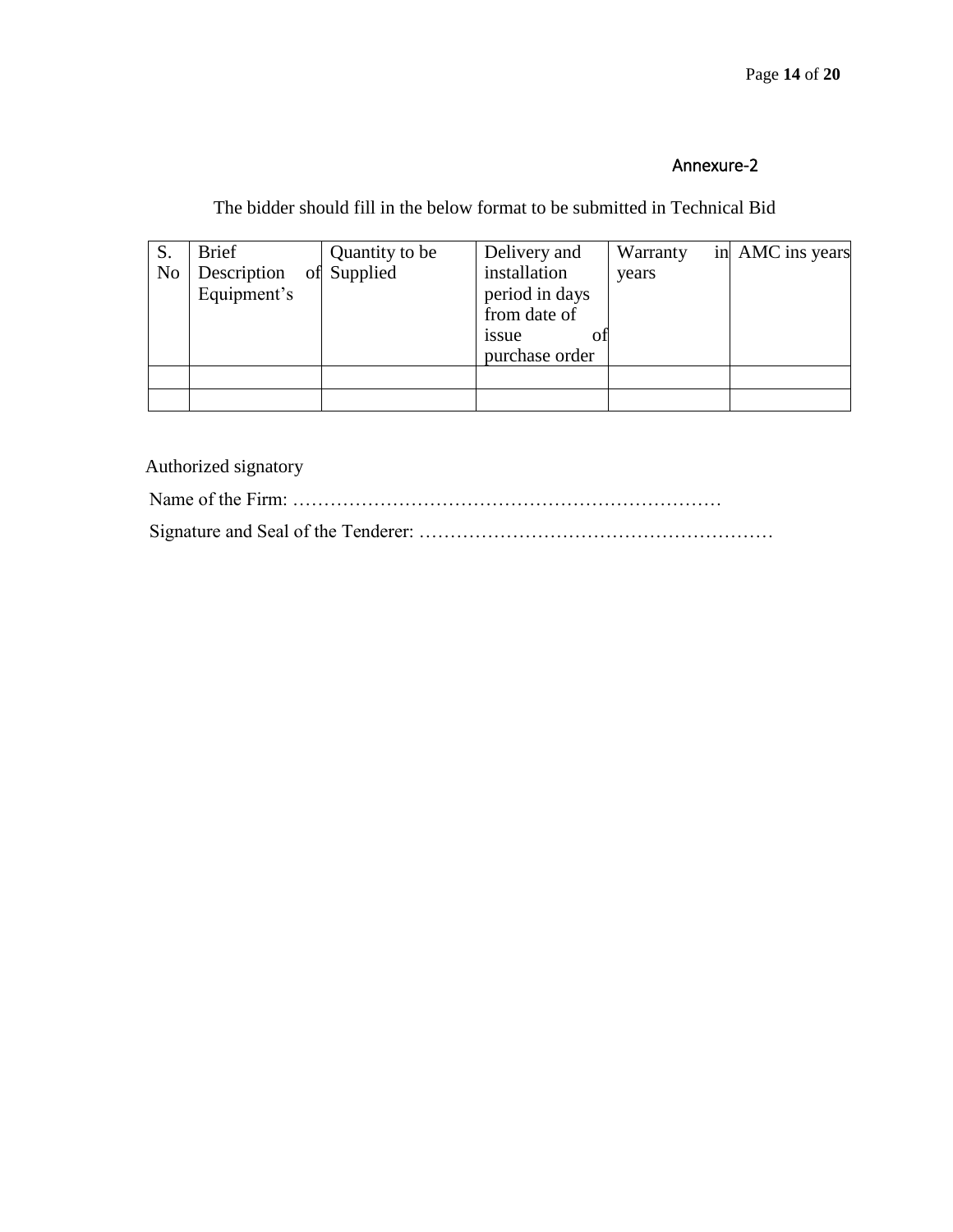## **Evaluation of the Tenders**

- **1.**
- a) Central University of Haryana, Mahendergarh shall first evaluate the technical bids. The commercial bids of only those bidders who happened to be responsive/qualified in the technical bids, will be opened.
- b) Decision of the University in the evaluation of the Technical bids shall be final.

# **2. Financial bid evaluation**

The financial quotes submitted by technically responsive/qualified bidders will be opened. Then Contract will be awarded to the successful Bidder whose Bid has been determined to be substantially responsive and has been determined as the Best Value Bid. The L1 will be decided based on supply and commissioning of Smart Grid as a whole not on prices of indivisible items.

- 3. **Bid submission timelines:** The timelines for bid-submission etc., will be as it is given in the Tender Schedule published.
- 4. University reserves the right to cancel any or all tenders partially or fully, without assigning any reasons.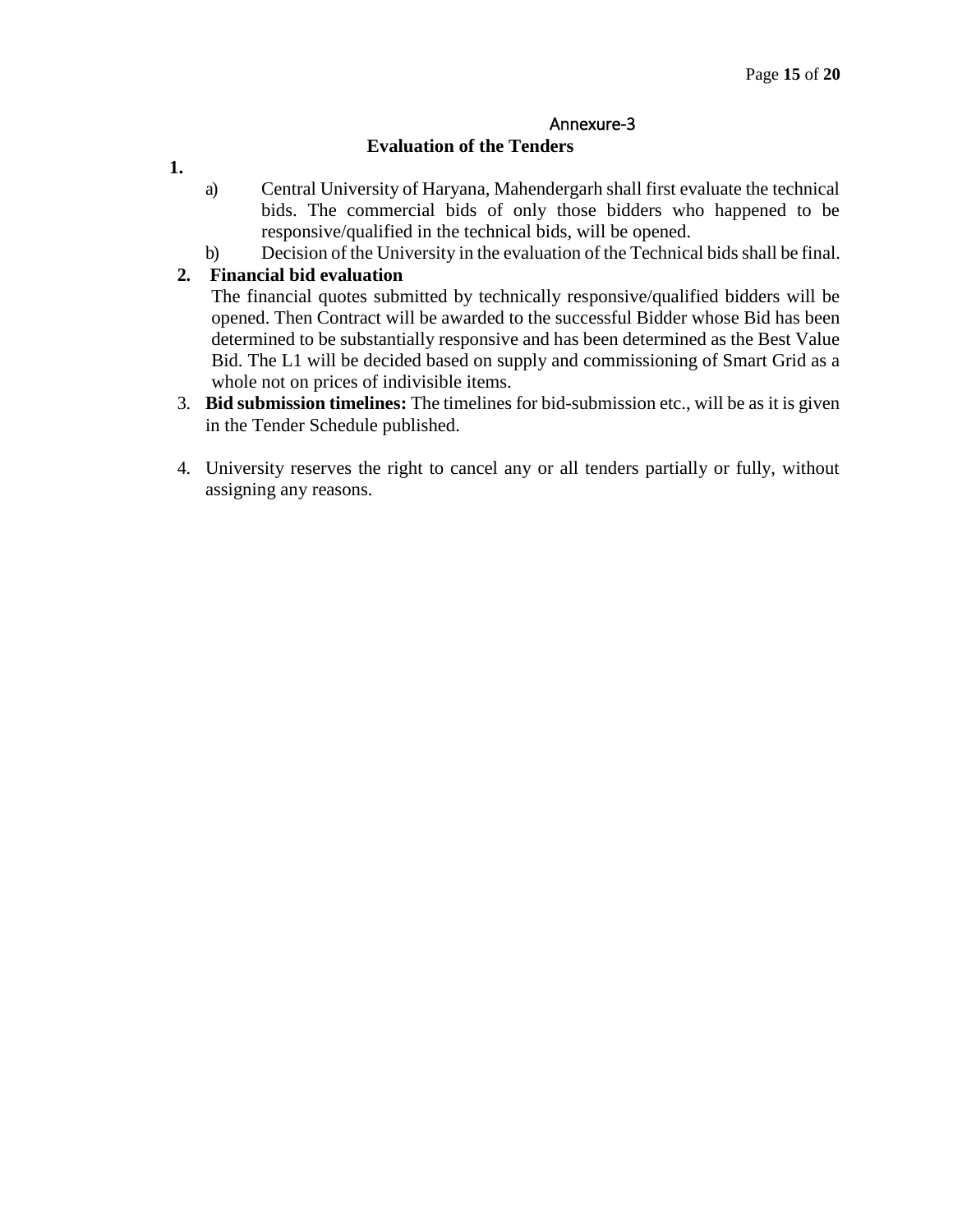#### **Terms & Conditions**

## **PAYMENT SCHEDULE**

Payment: 100% payment will be released on delivery and satisfactory installation and commissioning of goods after deduction of taxes as applicable.

# **DELIVERY SCHEDULE**:

The equipment(s)/good(s) are required to be supplied within 60 days (or mutually agreed time- period) on issue of the Purchase Order by the university. In case successful tenderer fails to complete the order in part or whole in the stipulated period of 60 days (or mutually agreed time-period) of a penalty @ 1% of the order value will be imposed per day subject to maximum penalty of 10% the order value. In case the delay is more than four weeks (after the expiry of the stipulated period) the purchase order may be cancelled and the EMD will be forfeited.

# **VALIDITY OF QUOTATION**:

The quotation should be valid for 12 months (365 days) after the date of the opening of the bids.

## **GARANTEE/WARRANTY**

All the equipments should have an onsite warranty for minimum three years. The warranty shall take effect from the date of successful installation of machine/item and handing over of the system to the user Dept. to its satisfaction**.**

The maintenance services, including spares parts shall be free of cost during the warranty/ guarantee period.

The supplier shall provide assurance to give spare parts of the items/Goods at least for 10 years' time from the date of commissioning.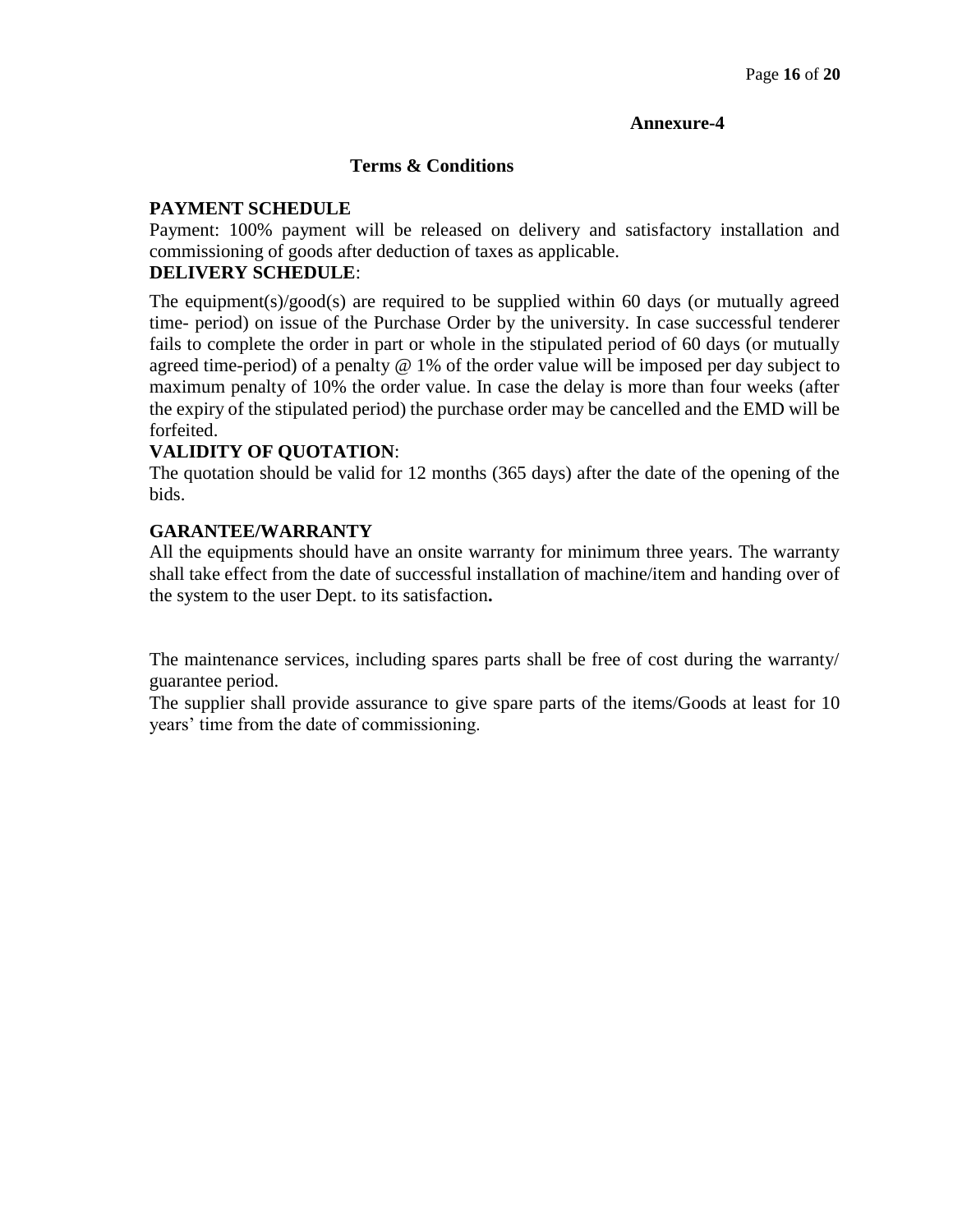#### **Annexure 5:**

# **{Submitted on Letterhead of Bidder's Firm}**

#### **FINANCIAL BID/PRICE BID**

| <b>C1</b><br>لات | 'tem | Rate | Qty | <b>AMC</b>   | tor | Three | Total         | ın | $\rm Rs$ |
|------------------|------|------|-----|--------------|-----|-------|---------------|----|----------|
| N <sub>0</sub>   |      |      |     | years(In Rs) |     |       | including GST |    |          |
|                  |      |      |     |              |     |       |               |    |          |

#### **Grand Total**

**Total in words:**

Terms and conditions if any:

# **Annual Maintenance Contract.**

The Bidder should quote the charges for Annual Maintenance Contract (AMC) for 03 (Three Years) . The charges to be quoted pen annum.

| S. No. | AMC Charges (after the warranty period) | Rate |
|--------|-----------------------------------------|------|
|        | First Year                              |      |
|        | Second Year                             |      |
|        | Third Year                              |      |

**Note: The Anuual Maintenance Contract (AMC) will be awarded along with Purchase Order but will come into force after the expiry of Warranty period. Payment will be made annually and will be paid after the end of each year after the expiry of warranty period.**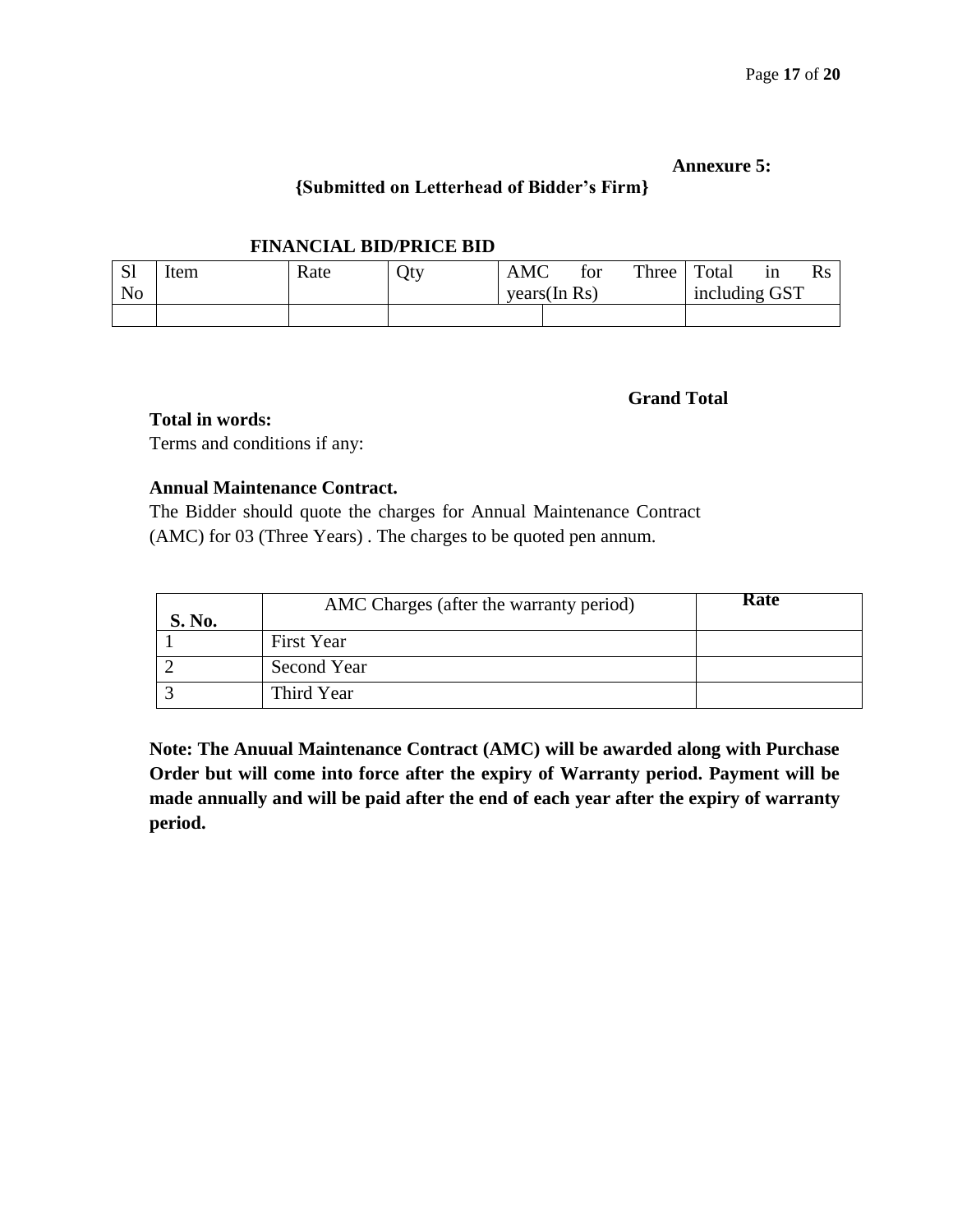#### **TENDER ACCEPTANCE LETTER (To be given on Company Letter Head)** Date:

To, \_\_\_\_\_\_\_\_\_\_\_\_\_\_\_\_\_\_\_\_\_\_ \_\_\_\_\_\_\_\_\_\_\_\_\_\_\_\_\_\_\_\_\_\_ \_\_\_\_\_\_\_\_\_\_\_\_\_\_\_\_\_\_\_\_\_\_ Sub: Acceptance of Terms & Conditions of Tender. Tender Reference No: Name of Tender / Work: -\_\_\_\_\_\_\_\_\_\_\_\_\_\_\_\_\_\_\_\_\_\_\_\_\_\_\_\_\_\_\_\_\_\_\_\_\_\_\_\_\_\_\_\_\_\_\_\_\_\_\_\_\_\_\_\_\_\_\_\_\_\_\_\_\_\_\_\_\_\_\_\_\_\_\_\_\_  $\overline{\phantom{a}}$ \_\_\_\_\_\_\_\_\_\_\_\_\_\_\_\_\_\_\_\_\_\_\_\_\_\_\_\_\_\_\_\_\_\_\_\_\_\_\_\_\_\_\_\_\_\_\_\_\_\_\_\_\_\_\_\_\_\_\_\_\_\_\_\_\_\_\_\_\_\_\_\_\_\_\_\_\_  $\overline{\phantom{a}}$ \_\_\_\_\_\_\_\_\_\_\_\_\_\_\_\_\_\_\_\_\_\_\_\_\_\_\_\_\_\_\_\_\_\_\_\_\_\_\_\_\_\_\_\_\_\_\_\_\_\_\_\_\_\_\_\_\_\_\_\_\_\_\_\_\_\_\_\_\_\_\_\_\_\_\_\_\_  $\overline{\phantom{a}}$ \_\_\_\_\_\_\_\_\_\_\_\_\_\_\_\_\_\_\_\_\_\_\_\_\_\_\_\_\_\_\_\_\_\_\_\_\_\_\_\_\_\_\_\_\_\_\_\_\_\_\_\_\_\_\_\_\_\_\_\_\_\_\_\_\_\_\_\_\_\_\_\_\_\_\_\_\_  $\overline{\phantom{a}}$ \_\_\_\_\_\_\_\_\_\_\_\_\_\_\_\_\_\_\_\_\_\_\_\_\_\_\_\_\_\_\_\_\_\_\_\_\_\_\_\_\_\_\_\_\_\_\_\_\_\_\_\_\_\_\_\_\_\_\_\_\_\_\_\_\_\_\_\_\_\_\_\_\_\_\_\_\_ Dear Sir. 1. I/ We have downloaded / obtained the tender document(s) for the above mentioned 'Tender/Work' from the web site(s) namely:

\_\_\_\_\_\_\_ as per your advertisement, given in the above mentioned website(s).

2. I / We hereby certify that I / we have read the entire terms and conditions of the tender documents (including all documents like annexure(s), schedule(s), etc .,), which form part of the contract agreement and I / we shall abide hereby by the terms / conditions / clauses contained therein.

\_\_\_\_\_\_\_\_\_\_\_\_\_\_\_\_\_\_\_\_\_\_\_\_\_\_\_\_\_\_\_\_\_\_\_\_\_\_\_\_\_\_\_\_\_\_\_\_\_\_\_\_\_\_\_\_\_\_\_\_\_\_\_\_\_\_\_\_\_\_\_\_\_\_\_\_\_

3. The corrigendum(s) issued from time to time by your department/ organisations too have also been taken into consideration, while submitting this acceptance letter.

4. I / We hereby unconditionally accept the tender conditions of above mentioned tender document(s) / corrigendum(s) in its totality / entirety. 5.

I / We do hereby declare that our Firm has not been blacklisted/ debarred by any Govt. Department/Public sector undertaking/Govt. Autonomous organisations.

6. I / We certify that all information furnished by the our Firm is true  $\&$  correct and in the event that the information is found to be incorrect/untrue or found violated, then your department/ organisation shall without giving any notice or reason therefore can summarily reject the bid or terminate the contract, without prejudice to any other rights or remedy including the forfeiture of the full said earnest money deposit absolutely.

Yours faithfully,

(Signature of the Bidder, with Official Seal)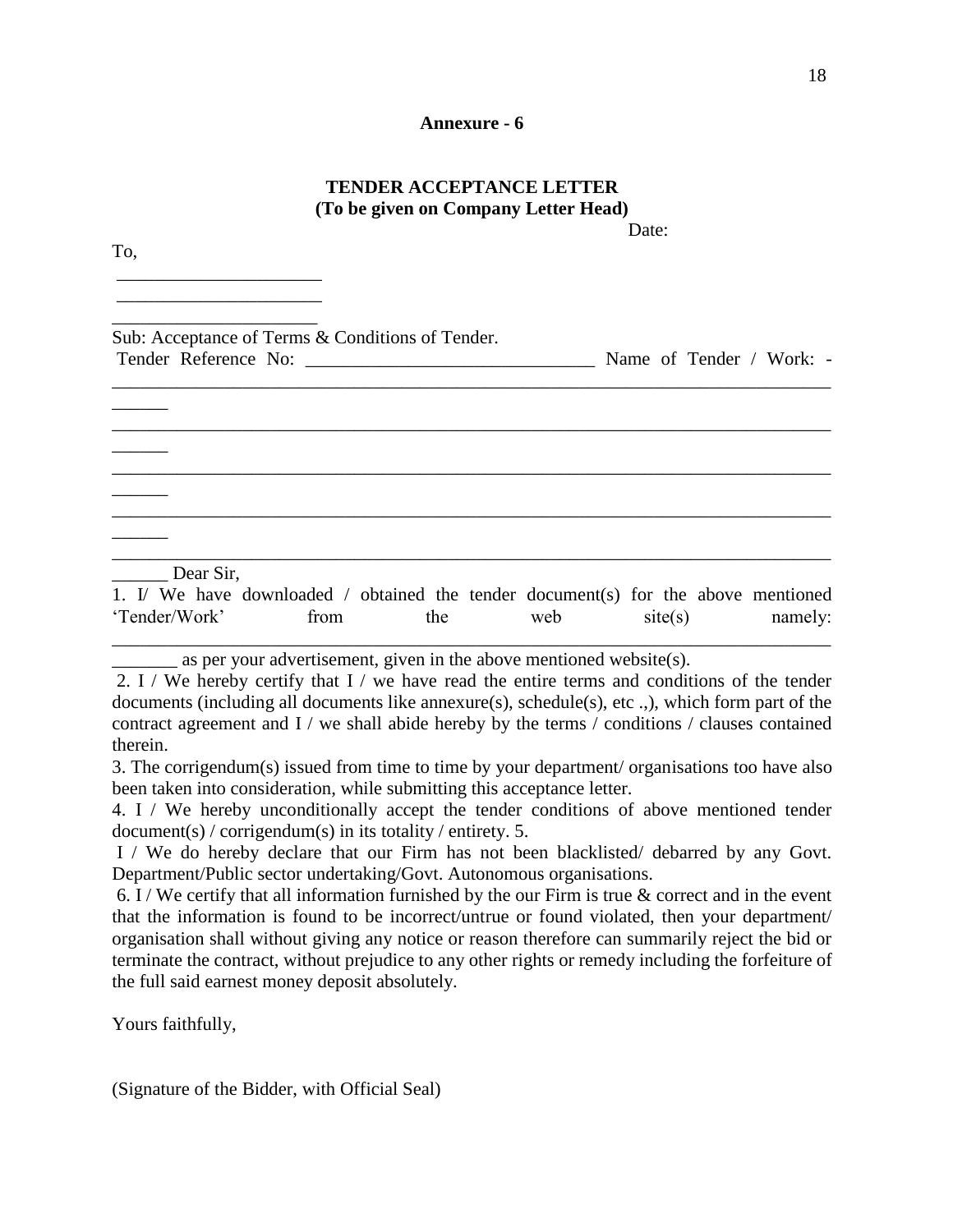# **Warranty Declaration {Submitted on Letterhead of bidder/supplier)**

The warranty declaration states that "everything to be supplied by us hereunder shall be free from all defects and faults in material, workmanship and shall be of the highest quality and material of the type ordered, shall be in full conformity with the specification and shall be complete enough to carry out the experiments, as specified in the tender document."

Sign of authorised person of bidder: -\_\_\_\_\_\_\_\_\_\_ Date:  $-$ Name of the authorised Person of bidder:-\_\_